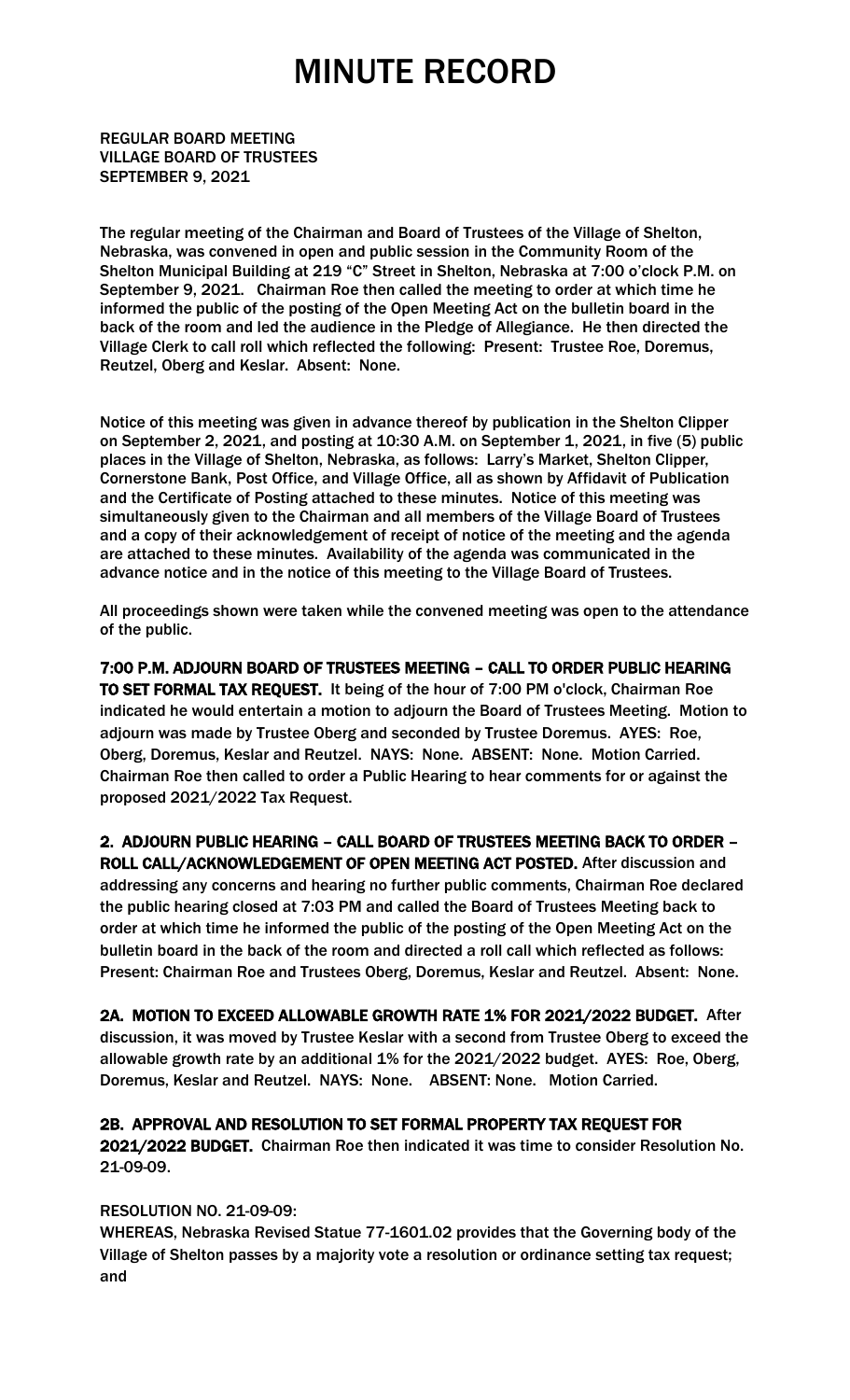WHEREAS, a special public hearing was held as required by law to hear and consider comments concerning the property tax request; and

NOW, THEREFORE, The Governing Body of the Village of Shelton resolves that

1) The property tax request for the fiscal year 2021/2022 be set as follows:

|       | General \$297,312.37 |
|-------|----------------------|
| Bond  | \$123,586.63         |
| Total | \$420,899.00         |

- 2) The total assessed value of property differs from last year's total assessed value by 2.42 percent
- 3) The tax rate which would levy the same amount of property taxes as last year, when multiplied by the new total assessed value of property would be .66211 per \$100 of assessed value.
- 4) The Village of Shelton proposes to adopt a property tax request that will cause the tax rate to be .707836 per \$100 of assessed value.
- 5) Based on the proposed property tax request and changes in other revenue, the total operating budget of the Village of Shelton will increase from last year's distributions by 38.98 percent
- 6) A copy of this resolution be certified and forwarded to the County Clerk on or before October 13, 2021.

It was then moved by Trustee Oberg with a second from Trustee Doremus to approve and adopt Resolution No. 21-09-09 as presented. AYES: Roe, Oberg, Doremus, Keslar and Reutzel. NAYS: None. ABSENT: None. Motion Carried.

2C. AN ORDINANCE TO ADOPT THE BUDGET STATEMENT TO BE TERMED THE ANNUAL APPROPORATION BILL AND APPROPROATE SUMS FOR THE NECESSARY EXPENSES AND LIABILITIES. Chairman Roe indicated it was now time to consider Ordinance No. 844. Whereupon, it was moved by Trustee Oberg, seconded by Trustee Keslar that the minutes of the proceedings of the Chairman and Board of Trustees of the Village of Shelton, Buffalo County, Nebraska, in the matter of passing and approving Ordinance No. 844 be preserved and kept in a separate and distinct volume known as "Ordinance Record, Village of Shelton, Nebraska"; and that said separate and distinct volume be incorporated in and made a part of these proceedings the same as though it were spread at large herein. The Chairman instructed the Village Clerk to call the roll and the following was recorded as the vote on this motion: AYES: Roe, Oberg, Doremus, Reutzel and Keslar. NAYS: None. ABSENT: None. Whereupon the chairman declared the Motion Carried.

Further, a motion was made by Trustee Oberg, seconded by Trustee Keslar that the statutory rules in regard to the passage and adoption of Ordinances be suspended, so that said Ordinance No. 844 might be introduced, read by title, and approved and passed at the same meeting. Trustee Oberg called for the question. The Chairman put the question to the vote and instructed the Acting Clerk to call roll and the following was the vote on this motion: AYES: Roe, Oberg, Doremus, Reutzel and Keslar. NAYS: None. ABSENT: None. Whereupon, the Chairman declared the Motion Carried.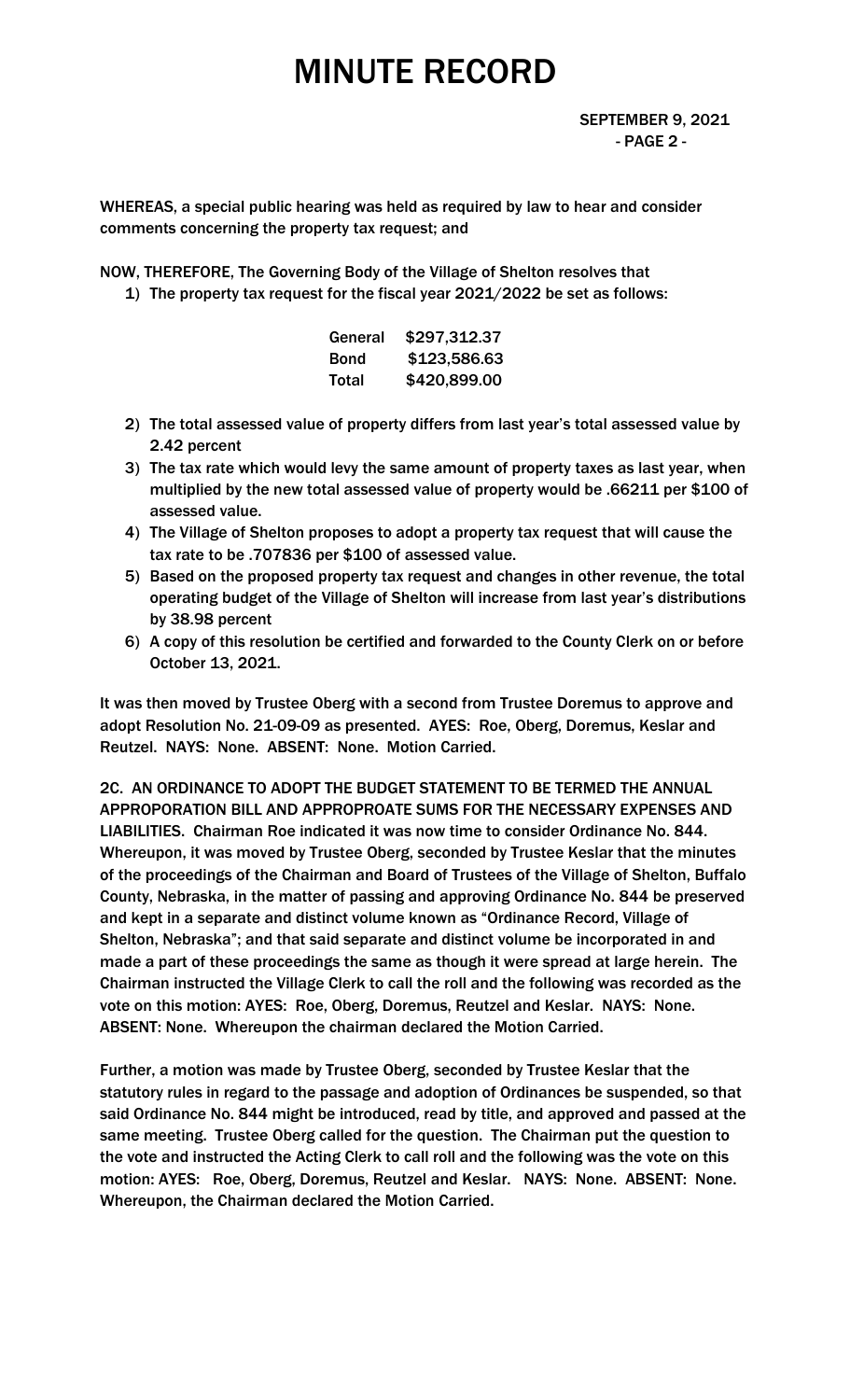SEPTEMBER 9, 2021 - PAGE 3 -

Following the reading of Ordinance No. 844 by title on the First Reading, the suspension of the rules so that the same may be read by title on the Second and Third Readings, allowing for final passage at the same meeting, Trustee Oberg called for the question as to the approval and passage of Ordinance No. 844 and the following vote was recorded: AYES: Roe, Oberg, Doremus, Reutzel and Keslar. NAYS: None. ABSENT: None. Whereupon, the Chairman declared that five members of the Board having voted in the affirmative for the passage and approval of Ordinance No. 844 and declared said Ordinance duly passed and adopted as an Ordinance of the Village of Shelton, Nebraska.

Whereupon, it was moved by Trustee Oberg, seconded by Trustee Keslar that said Ordinance No. 844 be published in pamphlet form. AYES: Roe, Oberg, Doremus, Reutzel and Keslar. NAYS: None. ABSENT: None. Motion Carried.

3. CONSENT AGENDA. It was then moved by Trustee Doremus to approve the consent agenda which included: A) Waive Reading and approve minutes of Regular meeting of August 12, 2021 and Special meeting of September 8, 2021; and B) Accept Financial Report.

This received a second from Trustee Oberg with the vote as follows: Ayes: Roe, Keslar, Doremus, Reutzel and Oberg. Absent: None. Motion Carried.

5. REPORTS. Written and verbal reports were received from the Fire Department, Attorney, Administrative Clerk, Police and Utility Superintendent.

6. PURCHASE OF RESCUE SAW FOR FIRE DEPARTMENT. After discussion, Chairman Roe indicated it was time to consider Resolution 21-09-09A.

#### RESOLUTION 21-09-09A:

WHEREAS, the Governing Body of the Village of Shelton, Nebraska has determined that the purchase of certain equipment is necessary and essential to the efficient and proper operation of the Village.

WHEREAS, after investigation of the facts and discussion of the alternatives, the Governing Body has decided to purchase the necessary equipment:

NOW, THEREFORE, BE IT RESOLVED BY THE CHAIRMAN AND BOARD OF TRUSTEES OF THE VILLAGE OF SHELTON, NEBRASKA:

SECTION 1. That the Village of Shelton, Nebraska shall immediately acquire, for the purchase price not to exceed \$1,750 plus shipping and handling one Rescue Saw from Heiman, Inc. of Ashton, IA. SECTION 2. That the Chairman, Fire Chief and Administrative Clerk hereby are authorized, and directed to acquire the aforementioned equipment for and on behalf of, and in the name of the Village of Shelton, Nebraska, and to execute such documents, orders, and contracts in the name of the Village of Shelton, Nebraska, as may be necessary, proper, or convenient to undertake and complete such purchase.

It was then moved by Trustee Doremus, with a second from Trustee Oberg to approve and adopt Resolution No. 21-09-09A as presented. AYES: Roe, Oberg, Doremus, Keslar and Reutzel. NAYS: None. ABSENT: None. Motion Carried.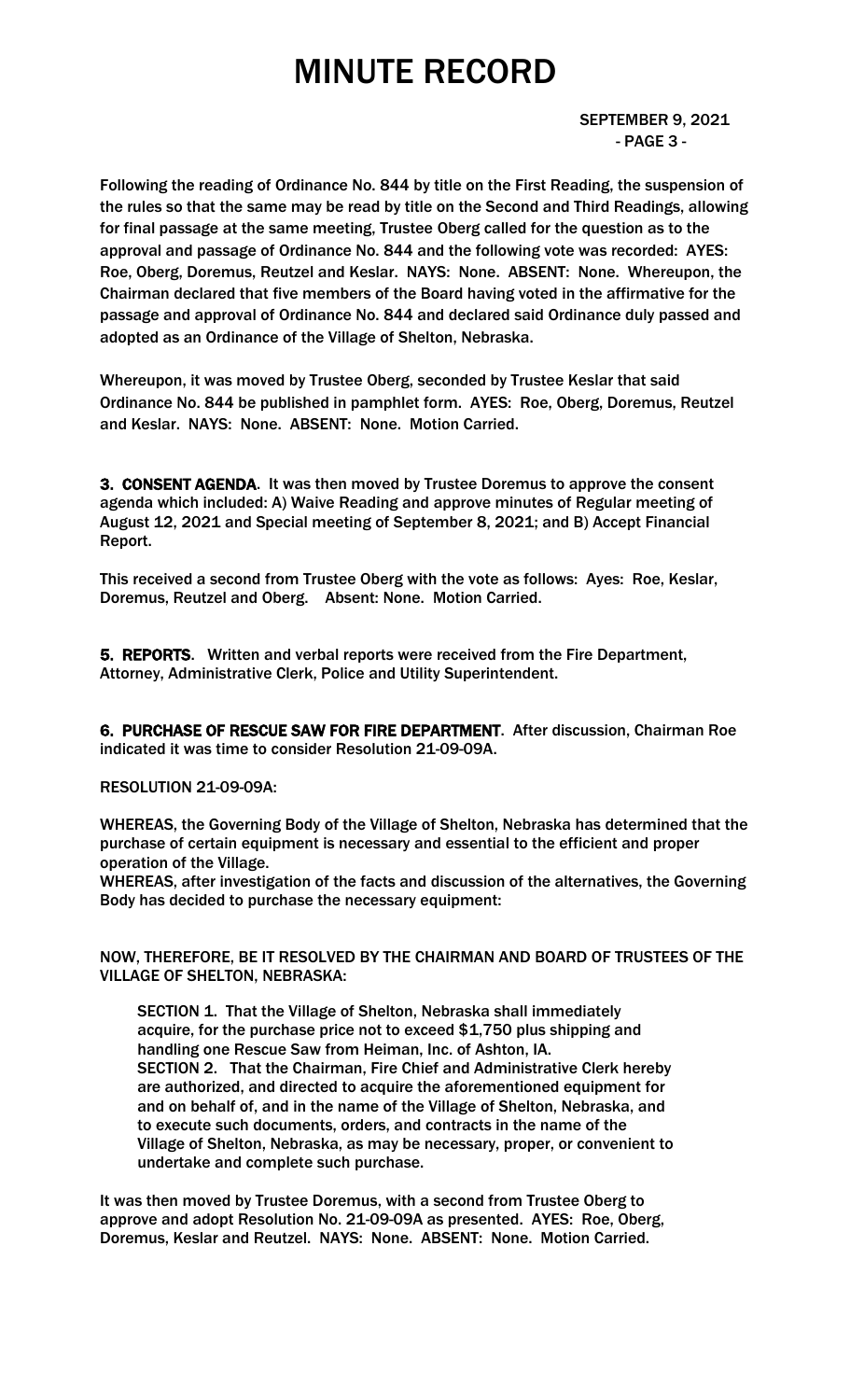4. SHELTON LIBRARY ANNUAL REPORT. Library Director Tony Crouse reported to the Trustees the progress the library is making on getting accredited and the number of patrons the library has had over the months, as well as other activities happening at the Library.

7. RENTAL AGREEMENT FOR TRACK LOADER (SKID STEER). After discussion, Chairman Roe indicated it was time to consider Resolution No. 21-09-09B.

#### RESOLUTION NO 21-09-09B:

 BE IT RESOLVED BY THE CHAIRMAN AND BOARD OF TRUSTEES OF THE VILLAGE OF SHELTON, NEBRASKA,

- 1. That the Lease Agreement between the Village of Shelton, Nebraska and John Deere for a 2020 John Deere 325G Compact Track Loader for the period August 10, 2021 to August 10, 2022 in the form presented to this Governing Body be, and the same hereby is, approved and accepted.
- 2. That the Chairman of the Governing Body and Village Clerk be, and they hereby are, authorized and directed to execute such Agreement, on behalf of, and in the name of the Village of Shelton, Nebraska and that an executed copy of said agreement be affixed to this resolution and, by reference, made a part of these official proceedings.

It was then moved by Trustee Doremus to approve and adopt Resolution No. 21-09-09B as presented. This received a second from Trustee Keslar with the vote as follows: AYES: Roe, Oberg, Doremus, Keslar and Reutzel. NAYS: None. ABSENT: None. Motion Carried.

8. CEMETERY PURPETURAL CARE FUND. After a review of the "Transfer Agreement" between the Cemetery Association and the Village it was determined that the fund could be used to repair grave markers and bases at the cemetery. After discussion, Utility Superintendent Sell was directed to contact some companies to get some estimates for the repairs.

9. PARKING ON "D" STREET. Police Chief Clark reported that at this time there was no ordinances being violated if parking occurred on "D" Street. He also felt that if the Board were to pass a Resolution to not allow parking there that they would need to also do it on other streets since "D" is not any narrower than others in town. After much discussion, no action was taken on this agenda item.

10. AMERICAN RESCUE PLAN ACT (ARPA) FUNDS. There was a short discussion as to when the funds needed to be obligated by (December of 2022) and expensed by (December of 2024).

11. ORDINANCE RELATING TO WATER TURN OFF/ON. A revision of the current ordinance was introduced. After discussion, it was directed to have a revised Section 3-108 ready for the next meeting.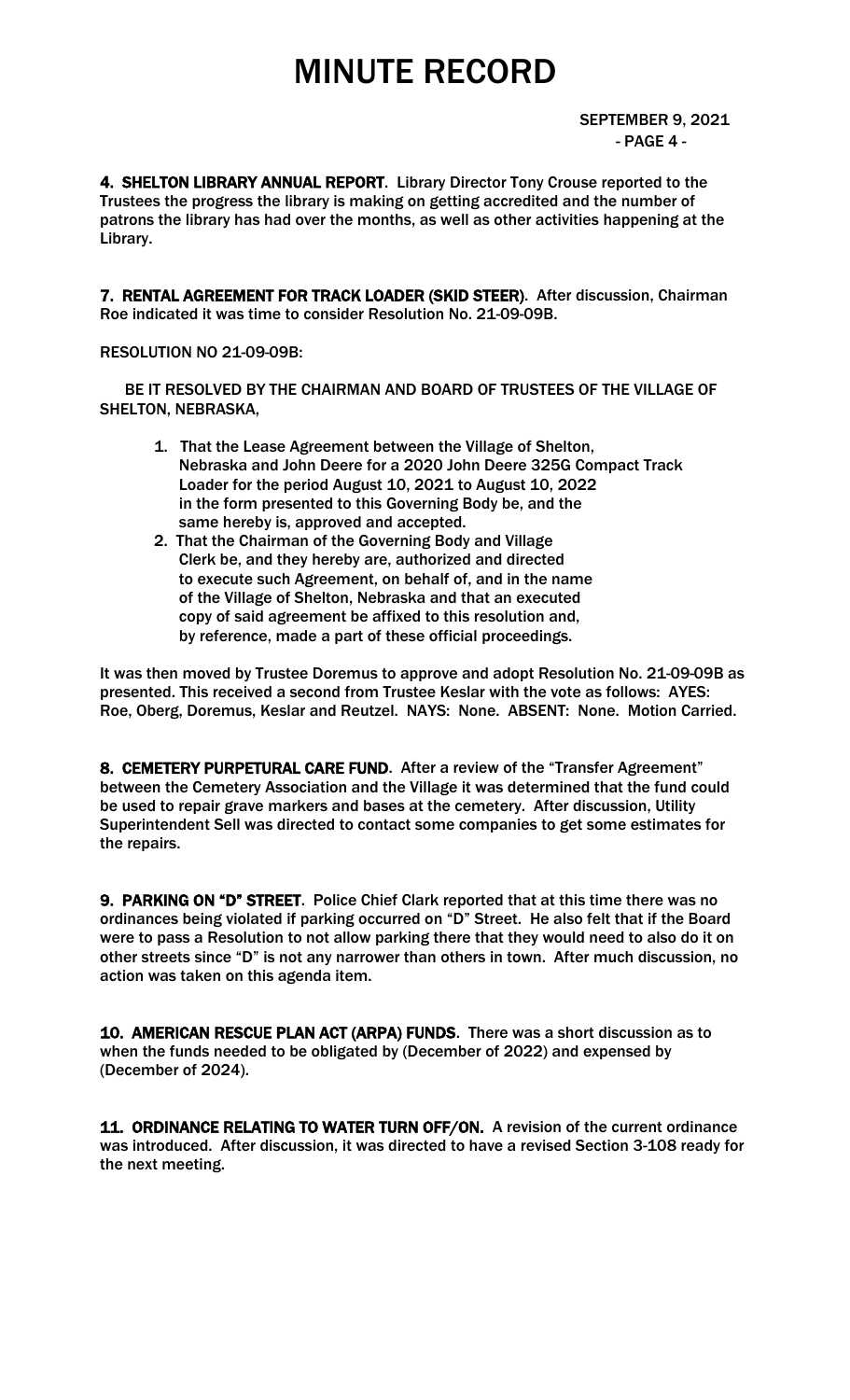12. CHANGING OF VACATION POLICY IN THE EMPLOYEE MANUAL. After discussion, Chairman Roe indicated it was time to consider Resolution No. 21-09-09C.

RESOLUTION NO. 21-09-09C:

WHEREAS, a revision to the Personnel Manual of the Village of Shelton has been reviewed by the Chairman and the Board of Trustees: and WHEREAS, the Chairman and the Board of Trustees of the Village of Shelton, Nebraska, hereby determine that it is in the best interest of the citizens of the Village of Shelton to revise the Personnel manual for its employees.

NOW, THEREFORE, BE IT RESOLVED by the Chairman and the Board of Trustees of the Village of Shelton, that the revision to the personnel manual with regards to "VACATION LEAVE" which currently reads "15 work days after 5-15 years of service and 20 work days after 16 or more years of service" shall be revised to read "15 work days after 5-14 years of service and 20 work days after 15 or more years of service."

It was then moved by Trustee Oberg to approve and adopt Resolution No. 21-09-09C as presented. This received a second from Trustee Doremus with the vote as follows: AYES: Roe, Oberg, Doremus, Keslar and Reutzel. NAYS: None. ABSENT: None. Motion Carried.

13. PAY RAISE FOR S. TYLKOWSKI (SPRAYING ENDORSEMENT). Utility Superintendent Sell asked the board to consider a \$.50 raise for Skylar Tylkowski since he had passed all the tests and had received his Spraying Endorsement. After discussion, Chairman Roe indicated it was time to consider Ordinance No. 845. Whereupon, it was moved by Trustee Oberg, seconded by Trustee Keslar that the minutes of the proceedings of the Chairman and Board of Trustees of the Village of Shelton, Buffalo County, Nebraska, in the matter of passing and approving Ordinance No. 845 be preserved and kept in a separate and distinct volume known as "Ordinance Record, Village of Shelton, Nebraska"; and that said separate and distinct volume be incorporated in and made a part of these proceedings the same as though it were spread at large herein. The Chairman instructed the Village Clerk to call the roll and the following was recorded as the vote on this motion: AYES: Roe, Oberg, Doremus, Reutzel and Keslar. NAYS: None. ABSENT: None. Whereupon the chairman declared the Motion Carried.

Further, a motion was made by Trustee Oberg, seconded by Trustee Keslar that the statutory rules in regard to the passage and adoption of Ordinances be suspended, so that said Ordinance No. 845 might be introduced, read by title, and approved and passed at the same meeting. Trustee Oberg called for the question. The Chairman put the question to the vote and instructed the Acting Clerk to call roll and the following was the vote on this motion: AYES: Roe, Oberg, Doremus, Reutzel and Keslar. NAYS: None. ABSENT: None. Whereupon, the Chairman declared the Motion Carried.

Following the reading of Ordinance No. 845 by title on the First Reading, the suspension of the rules so that the same may be read by title on the Second and Third Readings, allowing for final passage at the same meeting, Trustee Oberg called for the question as to the approval and passage of Ordinance No. 845 and the following vote was recorded: AYES: Roe, Oberg, Doremus, Reutzel and Keslar. NAYS: None. ABSENT: None. Whereupon, the Chairman declared that five members of the Board having voted in the affirmative for the passage and approval of Ordinance No. 845 and declared said Ordinance duly passed and adopted as an Ordinance of the Village of Shelton, Nebraska.

Whereupon, it was moved by Trustee Oberg, seconded by Trustee Keslar that said Ordinance No. 845 be published in pamphlet form. AYES: Roe, Oberg, Doremus, Reutzel and Keslar. NAYS: None. ABSENT: None. Motion Carried.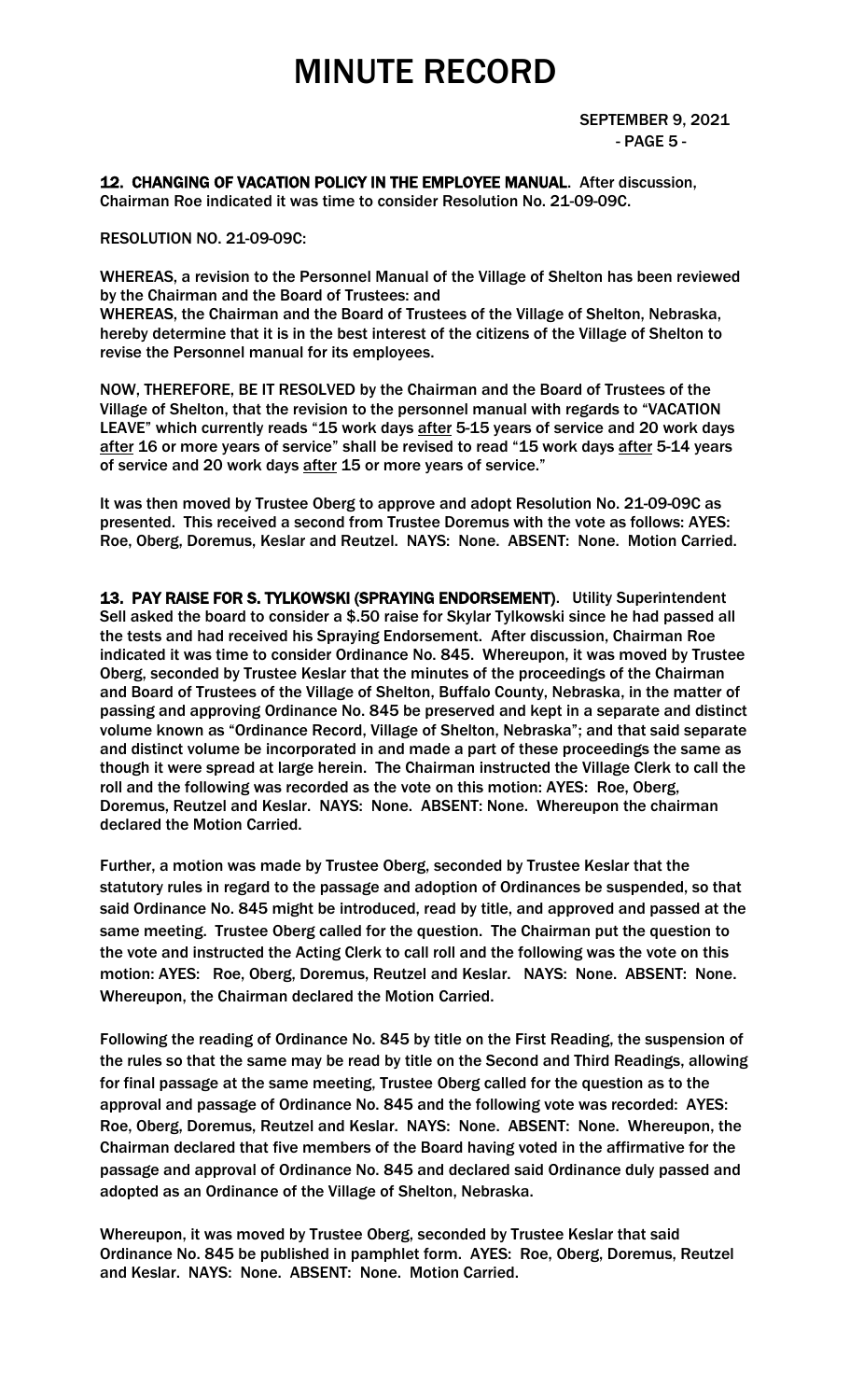14. REQUEST TO WAIVE LATE FEE FROM M. JOHNSON. After discussion and due to special circumstances (the bill had been returned to the office) it was moved by Trustee Keslar to waive the late fee this time for Mark Johnson of 119 East Third. This received a second from Trustee Doremus with the vote as follows: AYES: Roe, Oberg, Doremus, Keslar and Reutzel. NAYS: None. ABSENT: None. Motion Carried.

#### 15. APPROVE PAYMENT TO CDS INSPECTIONS & BEYOND FOR OOR REHAB GRANT HOUSING MANAGEMENT SERVICES RELATING TO HR-02 & HR-07

- 16 APPROVE PAYMENT TO CDS INSPECTIONS & BEYOND FOR OOR REHAB GRANT FOR LEAD BASED PAINT SERVICES RELATING TO HR-08
- 17. APPROVE PAYMENT TO PM RENOVATIONS FOR REHAB WORK RELATING TO HR-02
- 18. APPROVE PAYMENT TO MID PLAINS ROOFING AND REMODELING FOR REHAB WORK RELATING TO HR-07
- 19. APPROVE FUTURE REQUEST FOR NAHTF FUNDS.

After discussion it was moved by Trustee Oberg, with a second from Trustee Keslar to approve agenda items 15 through 19. AYES: Roe, Oberg, Doremus, Keslar and Reutzel. NAYS: None. ABSENT: None. Motion Carried.

20. DESIGNATING A COMMUNITY REPRESENTATIVE/DELEGATE TO THE NEBRASKA COOPERATIVE GOVERNMENT ANNUAL MEETING. After discussion, it was moved by Trustee Oberg with a second from Trustee Doremus to designate Administrative Clerk Doremus as the community representative/delegate to the Nebraska Cooperative Government Annual Meeting. AYES: Roe, Oberg, Doremus, Keslar and Reutzel. NAYS: None. ABSENT: None. Motion Carried.

21. CLAIMS. After review, it was moved by Trustee Doremus seconded by Trustee Keslar to pay the claims as presented. Ayes: Roe, Oberg, Reutzel, Keslar and Doremus. Nays: None. Absent: None. Motion Carried.

22. ADJOURNMENT. All agenda items having been considered, Trustee Keslar with a second from Trustee Doremus moved to adjourn the meeting. AYES: Roe, Oberg, Reutzel, Doremus and Keslar. NAYS: None. ABSENT: None. Whereupon the Chairman declared the motion carried and the meeting duly adjourned at 8:21 P.M.

 $\overline{\phantom{a}}$  , and the contract of the contract of the contract of the contract of the contract of the contract of the contract of the contract of the contract of the contract of the contract of the contract of the contrac

RESPECTFULLY SUBMITTED

 BONNIE DOREMUS, MMC VILLAGE CLERK

APPROVED:

 WILLIAM C. ROE **CHAIRMAN** 

\_\_\_\_\_\_\_\_\_\_\_\_\_\_\_\_\_\_\_\_\_\_\_\_\_\_